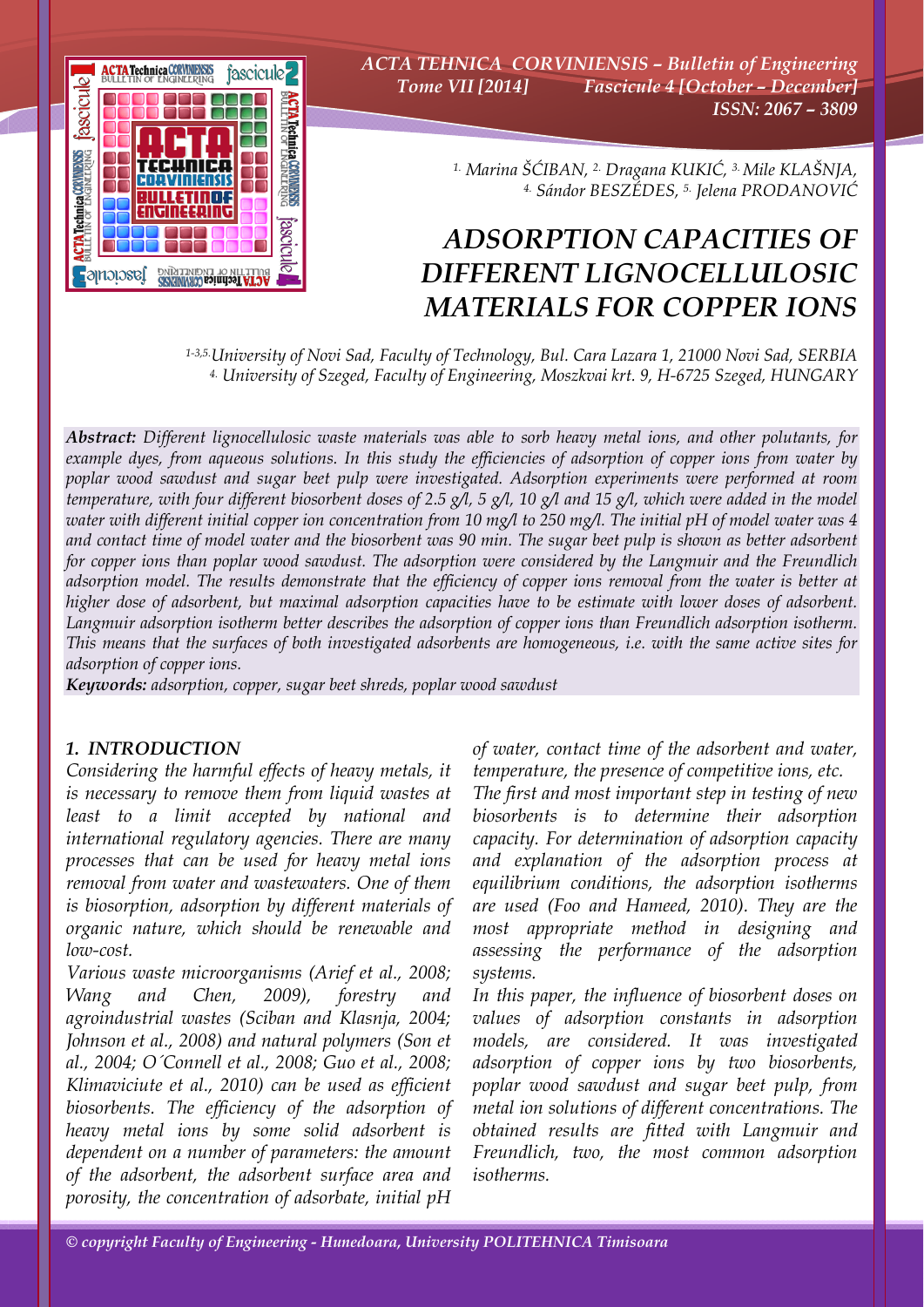*– Bulletin of Engineering Tome VII [2014]*

## *2. MATERIALS and METHODS*

#### *2.1. Materials*

*Dry sugar beet shreds, from one local sugar factory, were milling on Miag laboratory cone mill. Milled sugar beet shreds and poplar wood sawdust were sieved on the Bühler laboratory sifter (gyratory in a horizontal plane), model MLU-300. Part of the stock having particles in the range 224- 400 μm was used in adsorption experiments. Specific surface areas of sugar beet shreds and poplar wood sawdust were 0.80 and 1.05 m2/g, respectively, which obtained via low-temperature nitrogen adsorption measurements (Micrometrics, ASAP 2000).* 

*Model waters with different initial copper ion concentrations from 10 mg/l to 250 mg/l, was prepared by dilution of stock solutions with demineralised water. The stock solution of copper (0.25 mol/l) were prepared by dissolving of certain amount of CuSO4·5H2O in demineralised water. pH in model water was adjusted to 4, by adding 0.5 mol/l acetic acid, in accordance with previous investigations (Šćiban and Klašnja, 2004). All chemicals used were of analytical reagent grade.* 

## *2.2. Adsorption experiments*

*Batch adsorption experiments were carried out by shaking of 5 g of biosorbent with 1 litre of model water, from 3 hours, in accordance with previous investigations (Šćiban and Klašnja, 2004). After that, the biosorbent was removed from water by vacuum filtration through Gooch G3 crucible. Concentrations of metal ions before (Co) and after adsorption (C) were determined komplexometrically (Sajo, 1973). On the base of the measured values, adsorption efficiency (E) and amount of adsorbed metal ions per specified amount of adsorbent (q) can be calculated:* 

$$
E(%) = ((C_o - C)/C_o) \cdot 100 \tag{1}
$$

$$
q = (C_o - C)/m \tag{2}
$$

*where m is the amount of adsorbent per litre of model water.* 

*To determine the adsorption capacity of investigated adsorbents, the Langmuir (3) and the Freundlich (4) adsorption models were used:* 

$$
q = (q_m \, K_L \, C)/(1 + K_L \, C) \tag{3}
$$

$$
q = K_F \cdot C^{1/n} \tag{4}
$$

*where q is the amount of ions adsorbed per specified amount of adsorbent in equilibrium, C the*  *ions equilibrium concentration, qm the Langmuir constant which represent the amount of ions required to form a monolayer on the adsorbent surface, KL the Langmuir equilibrium constant*  related with the enthalpy of adsorption, and K<sub>F</sub> and *n the Freundlich equilibrium constants.* 

*Langmuir* adsorption isotherm refers *homogeneous adsorption, which each adsorbate possess constant enthalpies and adsorption activation energy (all adsorption sites possess equal affinity for the adsorbate), with no transmigration of the adsorbate in the plane of the adsorbent surface. Freundlich isotherm is the earliest known, empirical model,with non-uniform distribution of adsorption heat and affinities over the heterogeneous surface.* 

*Computer simulation technique was applied to fit the linear form of Langmuir and Freundlich equations for the adsorption data. The goodness of fit of investigated adsorption models was estimated by coefficients of determination (R2).* 

## *3. RESULTS and DISCUSSION*

*The adsorption capacities of sugar beet shreds and poplar wood sawdust for copper ions were determined by constructing the corresponding equilibrium isotherms (Figs 1 and 2).*



*Figure 1. Adsorption isotherms of Cu(II) ions adsorption onto sugar beet shreds* 



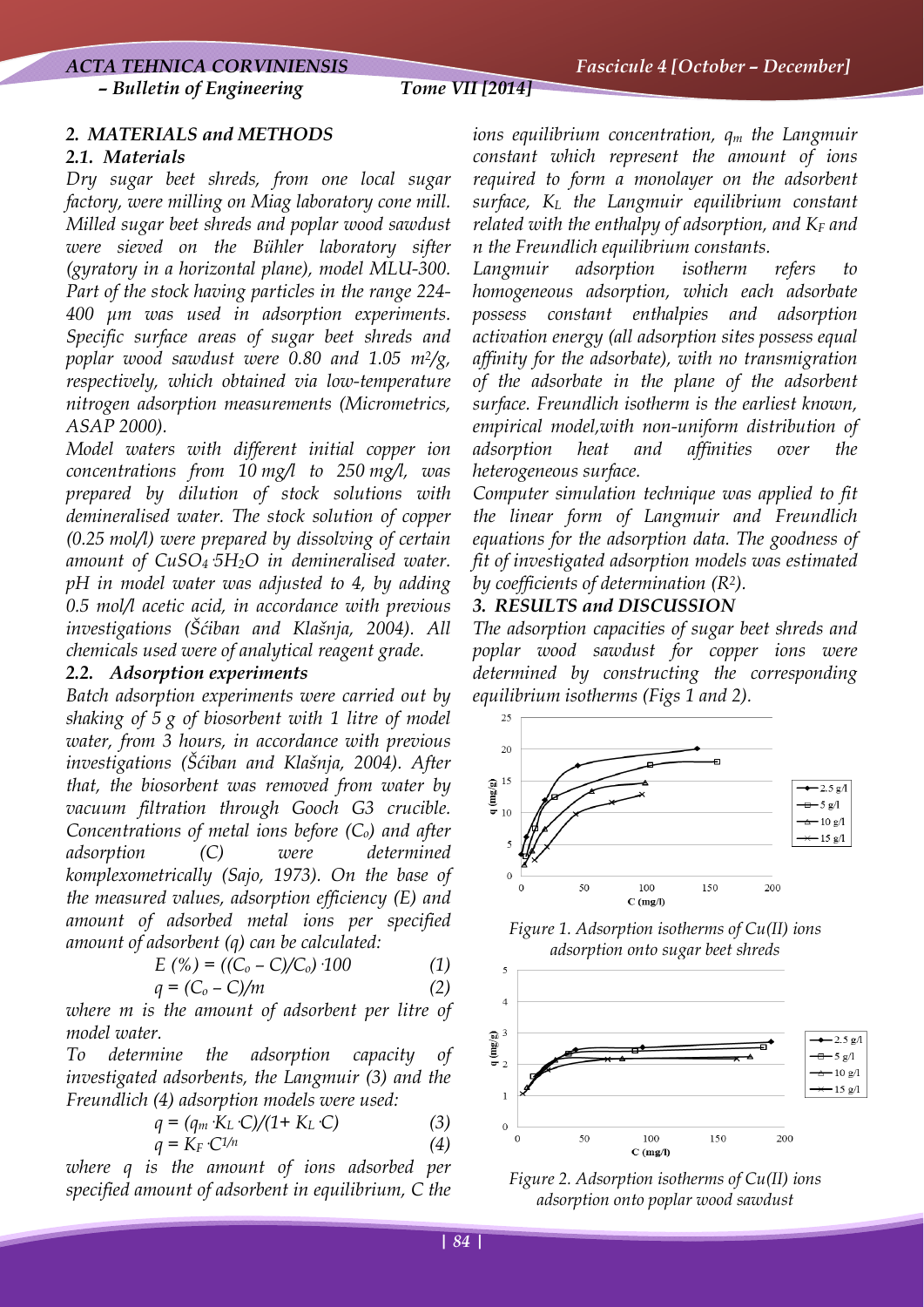*Figs. 1 and 2 show that the copper ions adsorption per unit mass of biosorbent (q) increased as the biosorbent concentration decreased. On the other hand with the smaller amount of biosorbent the lower adsorption efficiency (E) is achieved, what is direct result of smaller available surface area. Also, the results show that the adsorption of copper ions is better by sugar beet shreds than by poplar wood sawdust, esspecially from the solutions with higher concentration of copper ions.* 

*According to the shape of isotherms, it can be concluded that the adsorption on these two biosorbents is quite different. The reason for this phenomenon is probably their different chemical composition. Specifically, the sugar beet shreds contain much more pectin and less lignin than sawdust of any wood, and consequently have different kinds and position of adsorption sites.* 

*On the base of presented results, the constants in Langmuir and Freundlich adsorption isotherms are calculated and presented in Tables 1 and 2.*

*Table 1. Constants in Langmuir and Freunlich adsorption isotherms for adsorption of copper ions by sugar beet shreds* 

| $\boldsymbol{m}$<br>$\mathscr{L}(l)$ | $q_m$<br>(mg/g) | Ka<br>(l/mg) | $R^2$ | $K_f$ | $\boldsymbol{n}$ | $R^2$ |
|--------------------------------------|-----------------|--------------|-------|-------|------------------|-------|
| 2.5                                  | 21.19           | 0.110        | 0.993 | 4.56  | 3.24             | 0.974 |
| 5                                    | 19.57           | 0.075        | 0.987 | 2.08  | 2.16             | 0.919 |
| 10                                   | 19.34           | 0.034        | 0.990 | 1.09  | 1.6.             | 0.979 |
| 15                                   | 26.11           | 0.011        | 0.912 | 0.74  | 1.58             | 0.971 |

*Table 2. Constants in Langmuir and Freunlich adsorption isotherms for adsorption of copper ions by poplar wood sawdust* 

| m<br>$\mathscr{L}(l)$ | $q_m$<br>mg/g) | Ka<br>(l/mg) | R <sup>2</sup> | $K_f$ | п     | R <sup>2</sup> |
|-----------------------|----------------|--------------|----------------|-------|-------|----------------|
| 2.5                   | 2.86           | 0.105        | 0.999          | 1.093 | 0.183 | 0.843          |
| 5                     | 2.61           | 0.147        | 0.999          | 1.146 | 0.163 | 0.842          |
| 10                    | 2.29           | 0.236        | 0.999          | 0.998 | 0.175 | 0.768          |
| 15                    | 2.22           | 0.223        | 0.999          | 0.853 | 0.204 | 0.900          |

*It is evident from the results presented in Tables 1 and 2 that maximum capacity (qm) of sugar beet pulp is almost ten times larger than capacity of poplar wood sawdust, and in general, than capacities of sawdust of any kind of wood (Sciban and Klasnja, 2004; Low et al., 2004; Božić et al., 2009) or wood bark (Aoyama et al., 1993; Seki et al., 1997). As expected, increase in biosorbent quantity results in maximal capacity decrease.* 

*An exception is the increased adsorption capacity of sugar beet shreds when it is appled in quantity*  *of 15 g/l. Fig. 1 shows that the curve for the 15 g/l is not yet reached plateau, and this results in increased adsorption capacity for this case. The conclusion of these consideration would be that the investigation of adsorption efficiency of some biosorbent should be done with higher adsorbent dose, and determination of maximal adsorbent capacity with lower adsorbent dose.* 

*If it is compared the coeficients of determination (R2) it can be seen that the Langmuir adsorption isotherm better describes adsorption both at sugar beet shreds and poplar wood sawdust, than Freundlich adsorption isotherm. In that case, the assumption is that the surface of both biosorbents are homogenous, i.e. all active sites for the adsorption are of the same type, although these complex biomaterials have got a few different functional groups. This is the case with many other raw biosorbents, for example different types of wood (Sciban and Klasnja, 2004; Rafatullah et al., 2010), peanut hulls (Brown et al., 2000), hazelnut shell (Cimino et al., 2000) etc. However, this is not the general case, because for adsorption by papaya wood (Basha et al., 2008), mustard oil cake (Ajmal et al., 2005) etc. it was established the similar fit both for Langmuir and Freundlich adsorption isotherms, with experimental results.* 

#### *4. CONCLUSIONS*

*In this study the efficiency of adsorption of copper ions from water by sugar beet pulp and poplar wood sawdust was investigated. Adsorption experiments were performed at room temperature with four different biosorbent doses of 2.5 g/l, 5 g/l, 10 g/l and 15 g/l, which were added in the model water with the different initial copper ion concentration. The contact time of model water and the biosorbent was 90 min. The adsorption constants were determined by the Langmuir and the Freundlich adsorption model.* 

*Considering adsorption capacity, the sugar beet shreds are better biosorbent than poplar wood sawdust. The results demonstrate that the efficiency of copper ions removal from the water was better at higher dose of adsorbent, and at low metal ion concentrations. On the other hand, adsorption capacity should be determine by using lower adsorbent dose. Langmuir adsorption isotherm better describes the adsorption of copper*